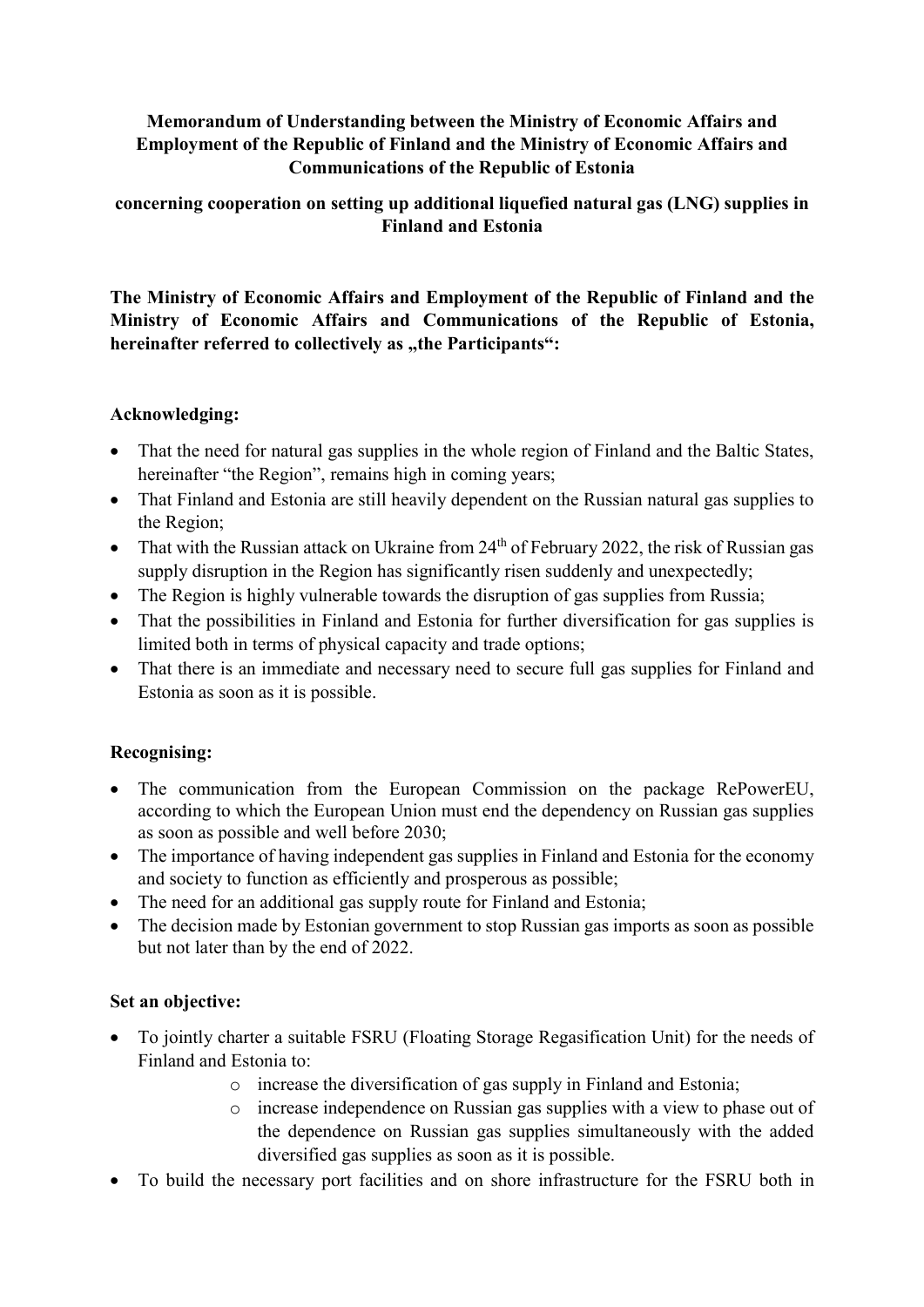Finland and Estonia and to start preparatory works on both sites as soon as possible;

- To commission the FSRU by the end of the fourth quarter of 2022 in either Finland or Estonia, depending on which site is first ready to accommodate the FSRU for the winter period of 2022-23 and in a functionally appropriate port in Finland thereafter.
- To decide the possibility to use FSRU at Estonian side as an emergency back-up location should it be necessary for ensuring Finnish and Estonian security of gas supply.

### Have reached the following understanding:

#### Paragraph 1 Nature and scope of the Memorandum

(1) The Memorandum of Understanding (hereinafter – MoU) sets out a legally non-binding framework for cooperation on establishment and financing of additional gas supply routes in the Finnish and Estonian gas market as soon as possible and targeting  $1<sup>st</sup>$  of November 2022 (hereinafter – Joint Project).

(2) The Joint Project represents port facilities and on shore infrastructures in both countries and a jointly chartered FSRU (Floating Storage Regasification Unit).

(3) The MoU outlines the roles of the Participants as well as the national Gas Transmission System Operators.

(4) The MoU records a political intent alone. The said MoU is not intended to establish any new legal commitments, or to replace or modify any existing legal obligations. The MoU confers no new powers nor implies any financial commitments, all commitments being satisfied from existing resources.

(5) The MoU is intended to remain in effect and will be limited to the scope necessary for implementation of the Joint Project.

### Paragraph 2 Specifications of the Joint Project

(1) The Joint Project serves the purpose for developing a FSRU with an annual capacity of at least 30 TWh.

(2) The location of the Joint Project will be in functionally approriate ports in Finland and Estonia, located in the vicinity of the countries' gas transmission systems and with the permanent location for the jointly charted FSRU in Finland. However, for the winter period of 2022-23 the FSRU will be located in either Finland or Estonia, depending on which site is first ready to accommodate the FSRU.

(3) Within the Joint Project, the Participants aim to carry through all the necessary analysis that are needed for the Joint Project.

(4) The Participants aim to set a financing model of the FSRU that is based on proportional benefit of the country. However, both countries bear the costs of the port facilities and on shore infrastructure of their own territory.